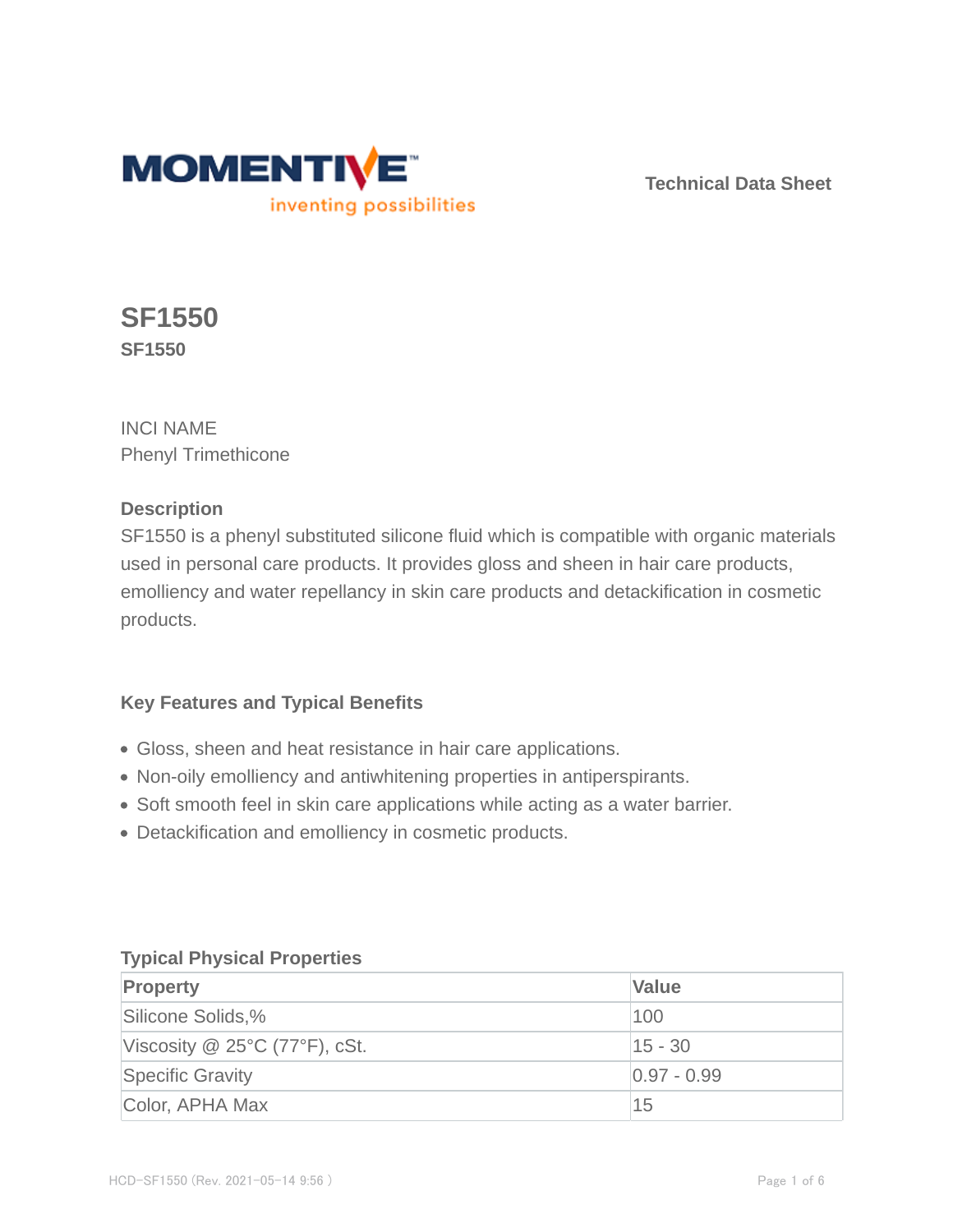SF1550

| Appearance                    | Clear Liquid  |
|-------------------------------|---------------|
| Flash point min., °C (°F)     | 123(254)      |
| Refractive Index, 25°C (77°F) | $1.45 - 1.47$ |
| Turbidity, (ntu)              | 5 Max.        |

|                  | <b>Momentive Specification Ranges</b> |            |  |
|------------------|---------------------------------------|------------|--|
| <b>Property</b>  | <b>Min</b>                            | <b>Max</b> |  |
| Specific Gravity | 0.97                                  | 0.99       |  |
| Ref Index @ 25C  | 1.4549                                | 1.4626     |  |

## **Solubility data**

Key:  $I =$  Insoluble at < 1% by weight

PS = Partially Soluble at 1-10% by weight

S = Soluble at 10% by weight or higher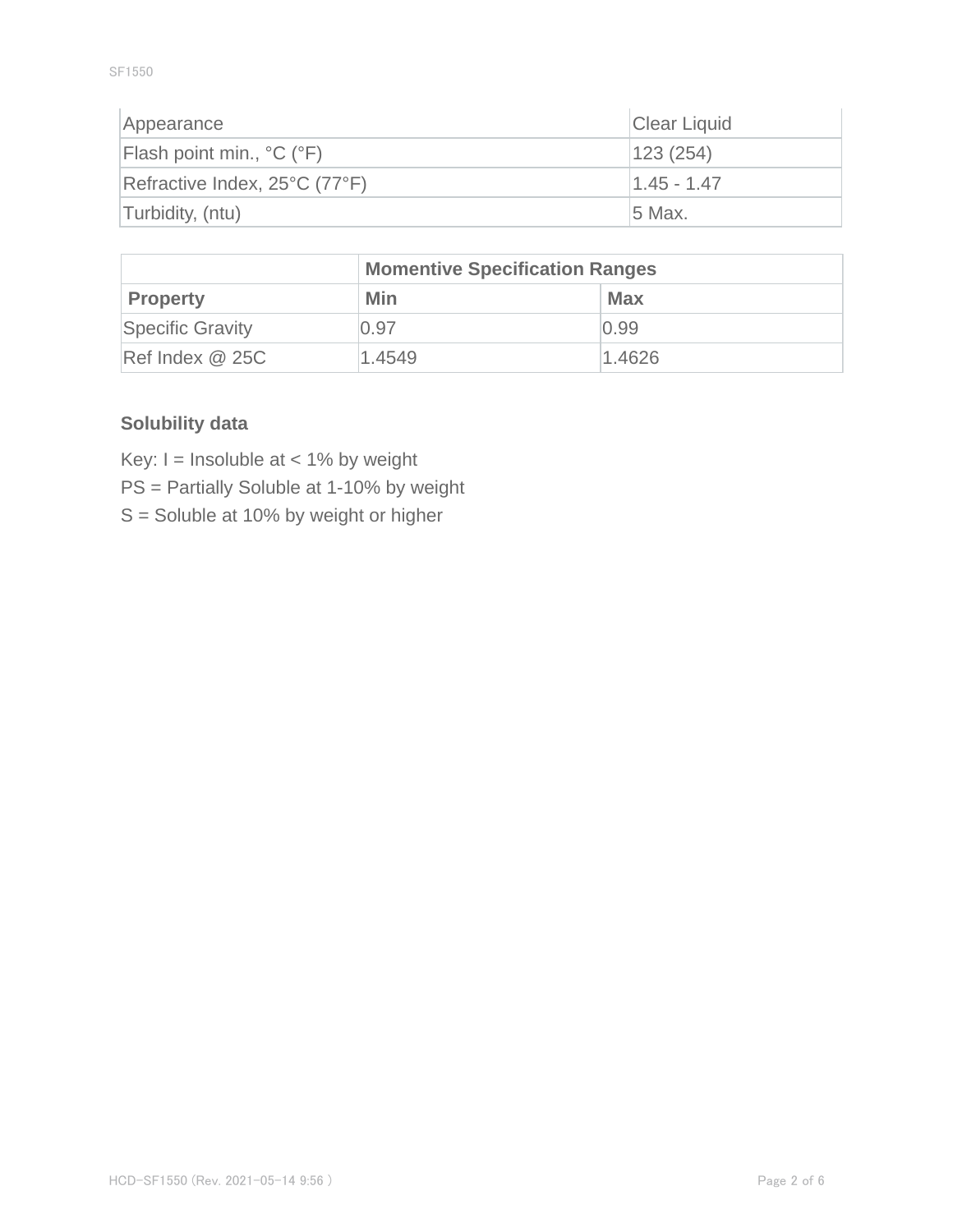| <b>MATERIAL</b>                                           | <b>SF1550</b> |
|-----------------------------------------------------------|---------------|
| Water                                                     |               |
| <b>Mineral Spirits</b>                                    | S             |
| Isopar E, G, L                                            | S             |
| Mineral Oil 65/75 SUS                                     | S             |
| Mineral Oil 200/210 SUS                                   | S             |
| Oleic Acid                                                | S             |
| <b>Castor Oil</b>                                         | <b>PS</b>     |
| Ethanol 95%                                               | S             |
| Ethanol SDA-40                                            | S             |
| Isopropanol                                               | S             |
| n-Butanol                                                 | S             |
| n-Amyl Alcohol                                            | S             |
| 2-Ethyl Hexanol                                           | S             |
| Lauryl Alcohol                                            | S             |
| Cetyl Alcohol                                             | S             |
| Oleyl Alcohol                                             | S             |
| Propylene Glycol                                          |               |
| Glycerin                                                  |               |
| PEG-6                                                     |               |
| <b>Isopropyl Palmitate</b>                                | S             |
| <b>Isopropyl Myristate</b>                                | S             |
| TEA Lauryl Sulfate (40%)                                  |               |
| Polyoxyethylene (20) Sorbitan monoleate                   |               |
| <b>Sorbitan Oleate</b>                                    | PS            |
| Cyclotetrasiloxane (SF1173)                               | S             |
| Cyclopentasiloxane (SF1202)                               | S             |
| Dimethicone (SF96-200)                                    | S             |
| Amodimethicone (SF1708)                                   | S             |
| Diisostearoyl Trimethylolpropane Siloxy Silicate (SF1318) | S             |
| Cetearyl Methicone (SF1632)                               |               |

## **Potential Applications**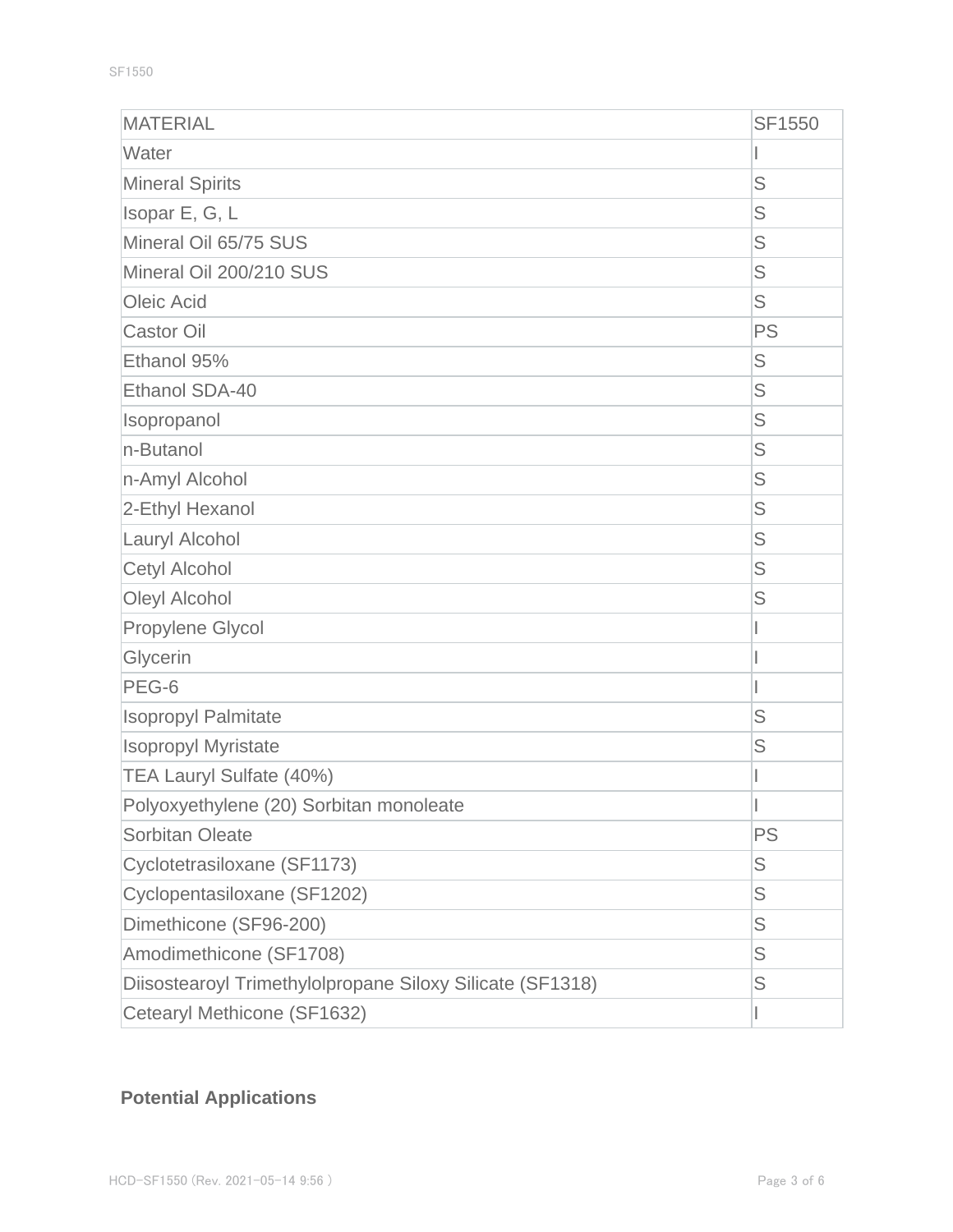SF1550 silicone fluid can be used in hair care products, antiperspirants, skin care products and cosmetics to improve their aesthetics and functionality.

#### **General Instructions for Use**

SF1550 is added to the Oil or Silicone phase. SF1550 can be cold processed. Suggested level of Use: 1 - 5%

#### **Patent Status**

Nothing contained herein shall be construed to imply the nonexistence of any relevant patents or to constitute the permission, inducement or recommendation to practice any invention covered by any patent, without authority from the owner of the patent.

#### **Product Safety, Handling and Storage**

The warranty period is 24 months from date of shipment from Momentive Performance Materials if stored in the original unopened container at 25°C (77°F).

Customers should review the latest Safety Data Sheet (SDS) and label for product safety information, safe handling instructions, personal protective equipment if necessary, emergency service contact information, and any special storage conditions required for safety. Momentive Performance Materials (MPM) maintains an aroundthe-clock emergency service for its products. SDS are available at

www.momentive.com or, upon request, from any MPM representative. For product storage and handling procedures to maintain the product quality within our stated specifications, please review Certificates of Analysis, which are available in the Order Center. Use of other materials in conjunction with MPM products (for example, primers) may require additional precautions. Please review and follow the safety information provided by the manufacturer of such other materials.

#### **Limitations**

Customers must evaluate Momentive Performance Materials products and make their own determination as to fitness of use in their particular applications.

**Contact Information** Email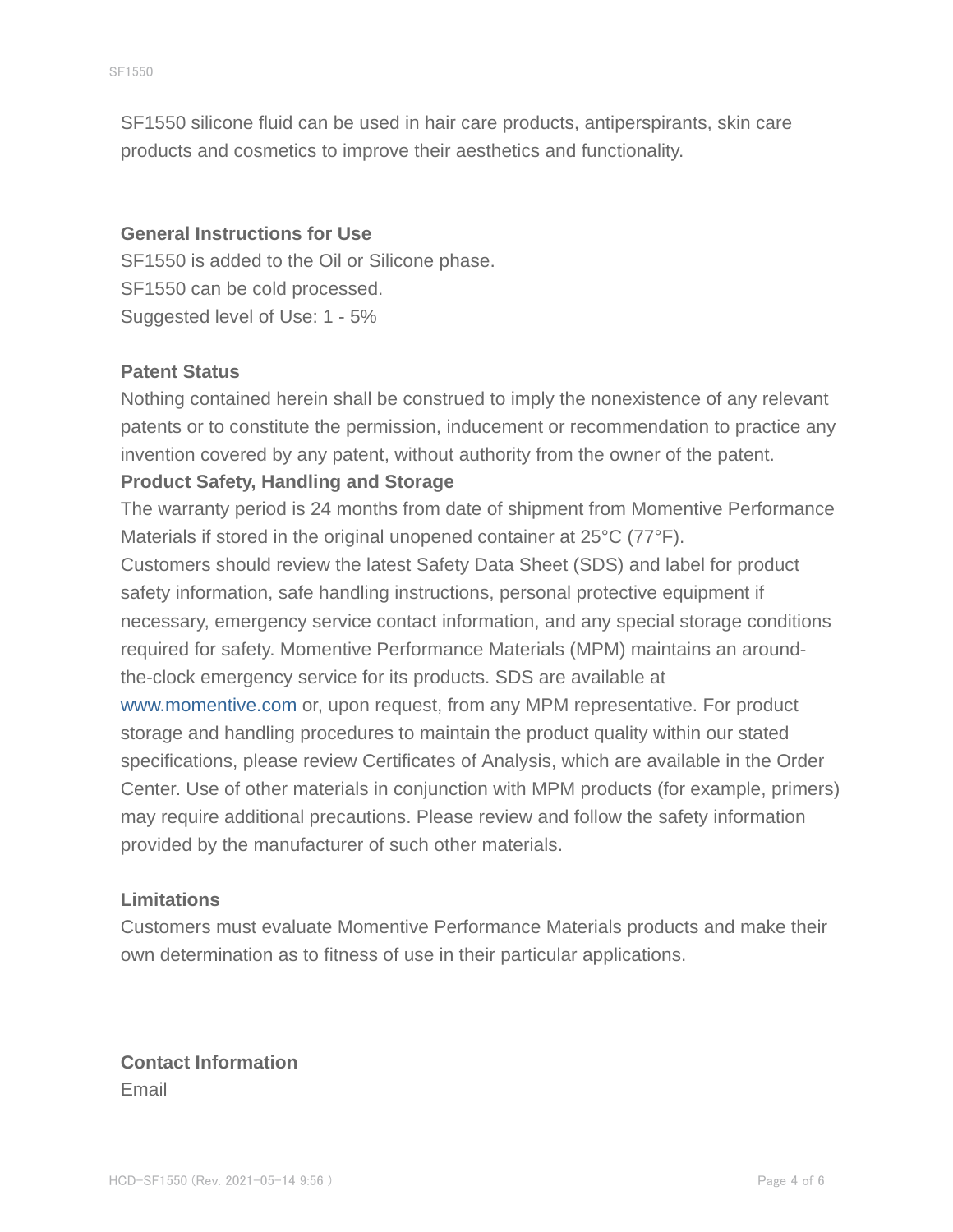#### commercial.services@momentive.com

#### **Telephone**

| <b>Americas</b>      | <b>Latin America</b> | <b>EMEAI- Europe, Middle</b><br>East, Africa & India | <b>ASIA PACIFIC</b> |
|----------------------|----------------------|------------------------------------------------------|---------------------|
| +1 800 295 2392      | <b>Brazil</b>        | <b>Europe</b>                                        | <b>China</b>        |
| Toll free*           | +55 11 4534 9650     | +390510924300                                        | 800 820 0202        |
| +704 805 6946        | Direct Number        | Direct number                                        | Toll free           |
| <b>Direct Number</b> |                      |                                                      | +86 21 3860 4892    |
|                      |                      |                                                      | Direct number       |
| *All American        | <b>Mexico</b>        | India, Middle East &                                 | Japan               |
| countries            | +52 55 2169 7670     | <b>Africa</b>                                        | +81 3 5544 3111     |
|                      | <b>Direct Number</b> | + 91 44 71212207                                     | Direct number       |
|                      |                      | Direct number*                                       |                     |
|                      |                      | *All Middle Eastern                                  | <b>Korea</b>        |
|                      |                      | countries, Africa, India,                            | +82 2 6201 4600     |

For literature and technical assistance, visit our website at: www.momentive.com

#### **DISCLAIMER:**

**THE MATERIALS, PRODUCTS AND SERVICES OF MOMENTIVE PERFORMANCE MATERIALS INC. AND ITS SUBSIDIARIES AND AFFILIATES (COLLECTIVELY "SUPPLIER"), ARE SOLD SUBJECT TO SUPPLIER'S STANDARD CONDITIONS OF SALE, WHICH ARE INCLUDED IN THE APPLICABLE DISTRIBUTOR OR OTHER SALES AGREEMENT, PRINTED ON THE BACK OF ORDER ACKNOWLEDGMENTS AND INVOICES, AND AVAILABLE UPON REQUEST. ALTHOUGH ANY INFORMATION, RECOMMENDATIONS, OR ADVICE CONTAINED HEREIN IS GIVEN IN GOOD FAITH, SUPPLIER MAKES NO WARRANTY OR GUARANTEE, EXPRESS OR IMPLIED, (i) THAT THE RESULTS DESCRIBED HEREIN WILL BE OBTAINED UNDER END-USE CONDITIONS, OR (ii) AS TO THE EFFECTIVENESS OR SAFETY OF ANY DESIGN INCORPORATING ITS PRODUCTS, MATERIALS, SERVICES, RECOMMENDATIONS OR ADVICE. EXCEPT AS PROVIDED IN SUPPLIER'S STANDARD CONDITIONS OF SALE, SUPPLIER AND ITS REPRESENTATIVES SHALL IN NO EVENT BE RESPONSIBLE FOR ANY LOSS RESULTING FROM ANY USE OF ITS MATERIALS, PRODUCTS**